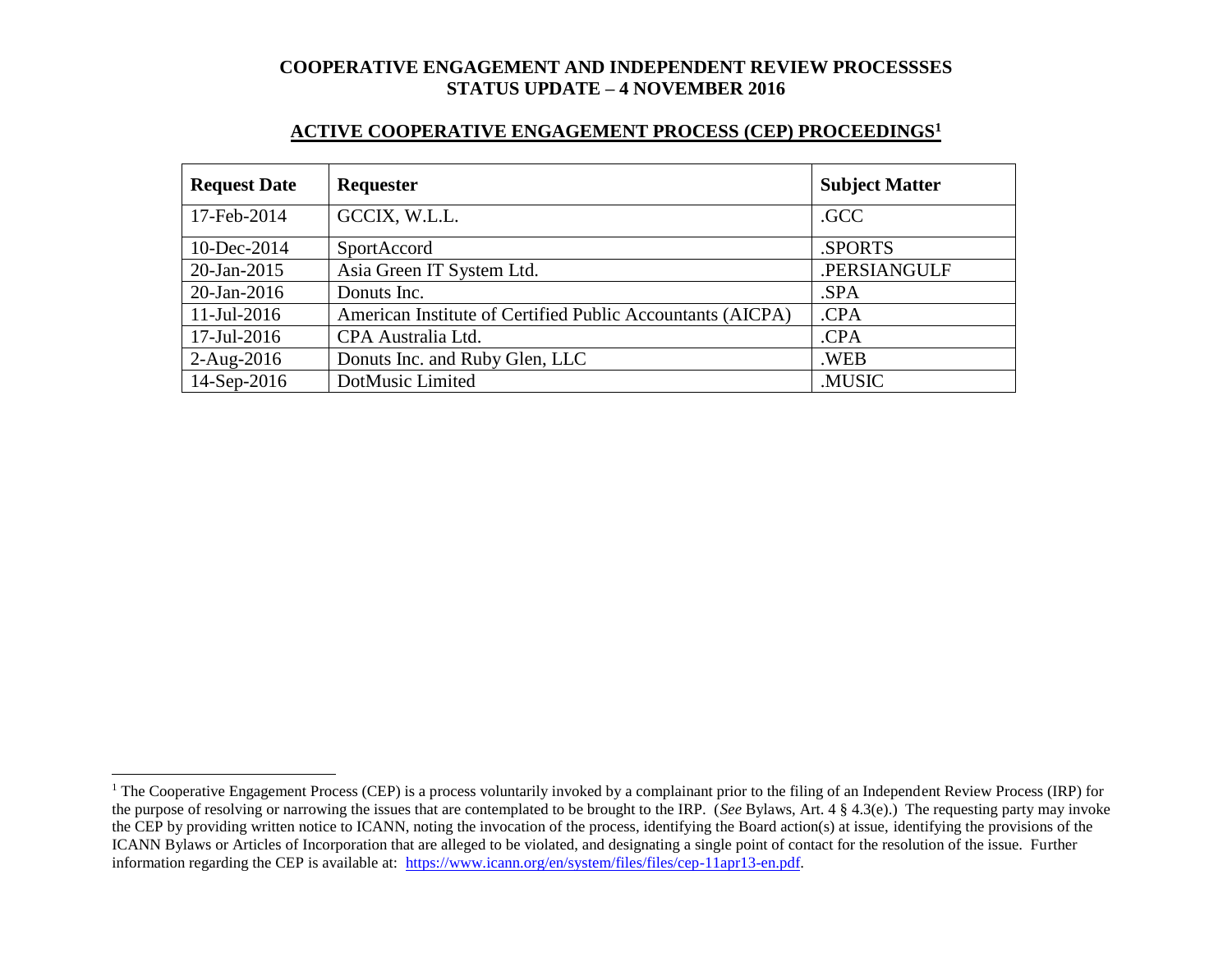#### **RECENTLY CLOSED COOPERATIVE ENGAGEMENT PROCESS (CEP) PROCEEDINGS**

| Date<br>- Request                                       | . Matter<br>ceanester!<br>Subiect |  | .<br>$\sim$<br>$\blacksquare$<br>IRP<br>Deadline <sup>2</sup><br>Alling |  |  |
|---------------------------------------------------------|-----------------------------------|--|-------------------------------------------------------------------------|--|--|
| CEP <sub>s</sub> .<br>here !!<br>are no recently closed |                                   |  |                                                                         |  |  |

l

<sup>&</sup>lt;sup>2</sup> The CEP process provides that "[i]f ICANN and the requester have not agreed to a resolution of the issues upon the conclusion of the cooperative engagement process, or if issues remain for a request for independent review, the requestor's time to file a request for independent review designated in the Bylaws shall be extended for each day of the cooperative engagement process, but in no event, absent mutual written agreement by the parties, shall the extension be for more than fourteen (14) days." (https://www.icann.org/en/system/files/files/cep-11apr13-en.pdf)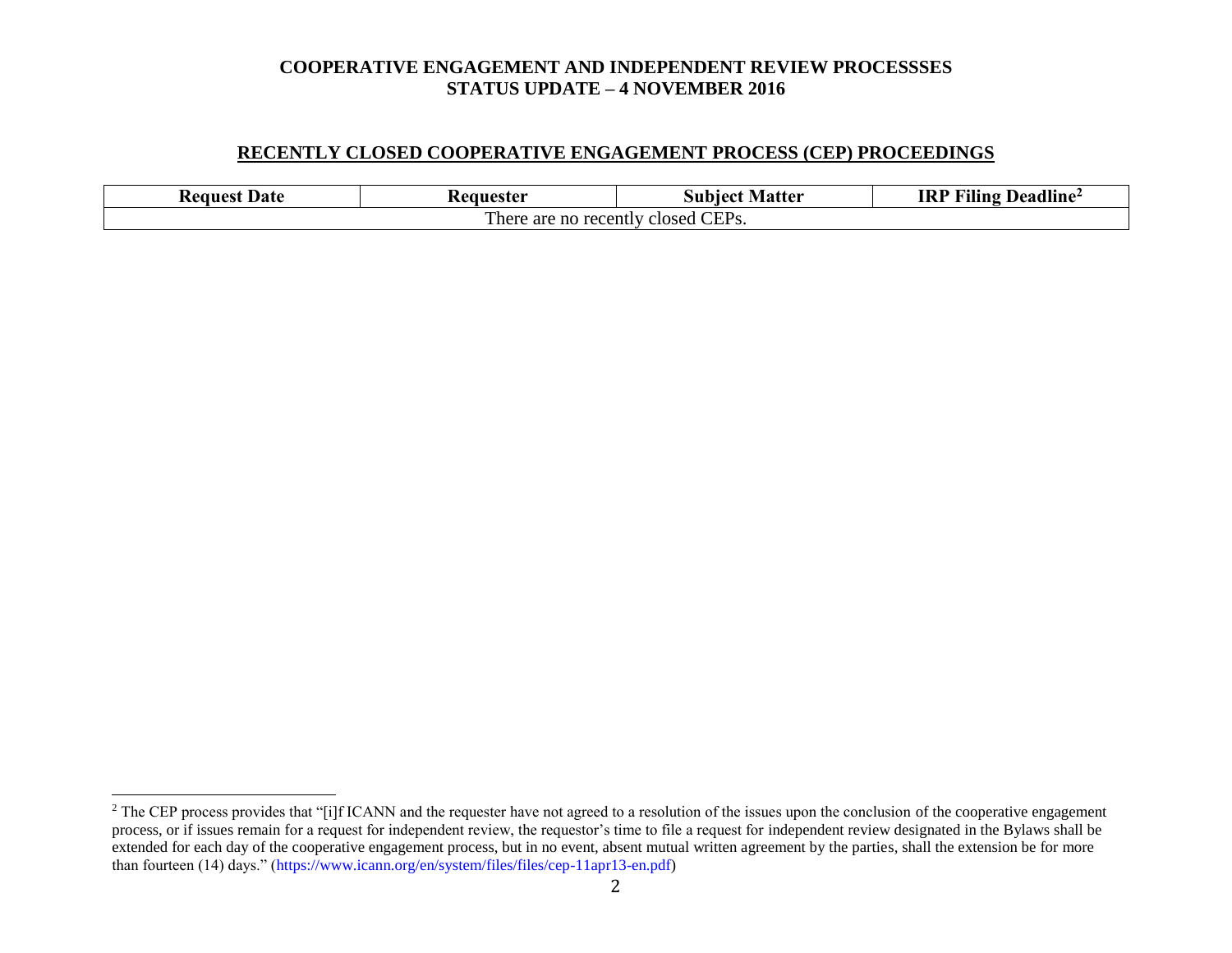# **ACTIVE INDEPENDENT REVIEW PROCESS (IRP) PROCEEDINGS<sup>3</sup>**

| <b>Date</b><br><b>ICANN</b><br><b>Received</b><br>Notice of<br><b>IRP</b> | Date IRP<br><b>Commenced</b><br>by ICDR | Requester                                                                                            | <b>Subject Matter</b> | <b>Status</b>                                                                                                                                                                                                                                        |
|---------------------------------------------------------------------------|-----------------------------------------|------------------------------------------------------------------------------------------------------|-----------------------|------------------------------------------------------------------------------------------------------------------------------------------------------------------------------------------------------------------------------------------------------|
| 19-Mar-2015                                                               | 24-Mar-2015                             | Dot Sport Limited<br>https://www.icann.org/resources/pa<br>ges/dot-sport-v-icann-2015-03-27-<br>$en$ | .SPORT                | Panel Selection: Full Panel was confirmed on 3<br>September 2015.<br>Materials: Written submissions, Declaration(s),<br>and Scheduling Orders are posted here.<br>Hearing(s): Final hearing took place on 3 May 2016;<br>awaiting Final Declaration. |

 $\overline{a}$ 

IRP proceedings initiated on or after 1 October 2016 are subject to the Bylaws in effect as of 1 October 2016: The IRP is intended to hear and resolve Disputes for the following purposes: (i) ensure that ICANN does not exceed the scope of its Mission and otherwise complies with its Articles of Incorporation and Bylaws; (ii) empower the global Internet community and Claimants to enforce compliance with the Articles of Incorporation and Bylaws through meaningful, affordable and accessible expert review of Covered Actions (as defined in § 4.3(b)(i)); (iii) ensure that ICANN is accountable to the global Internet community and Claimants; (iv) address claims that ICANN has failed to enforce its rights under the IANA Naming Function Contract (as defined in Section 16.3(a)); (v) provide a mechanism by which direct customers of the IANA naming functions may seek resolution of PTI (as defined in Section 16.1) service complaints that are not resolved through mediation; (vi) reduce Disputes by creating precedent to guide and inform the Board, Officers (as defined in Section 15.1), Staff members, Supporting Organizations, Advisory Committees, and the global Internet community in connection with policy development and implementation; (vii) secure the accessible, transparent, efficient, consistent, coherent, and just resolution of Disputes; (viii) lead to binding, final resolutions consistent with international arbitration norms that are enforceable in any court with proper jurisdiction; and (ix) provide a mechanism for the resolution of Disputes, as an alternative to legal action in the civil courts of the United States or other jurisdictions. (*See* Bylaws, Art. 4, § 4.3)

 $3$  IRP proceedings initiated before 1 October 2016 are subject to the Bylaws in effect before 1 October 2016: The Independent Review Process (IRP) is a process by which any person materially affected by a decision or action by the Board that he or she asserts is inconsistent with the Articles of Incorporation or Bylaws may submit a request for independent review of that decision or action. (*See* Bylaws, Art. IV, § 3.) In order to be materially affected, the person must suffer injury or harm that is directly and causally connected to the Board's alleged violation of the Bylaws or the Articles of Incorporation, and not as a result of third parties acting in line with the Board's action. Further information regarding the IRP is available at: https://www.icann.org/resources/pages/mechanisms-2014-03- 20-en.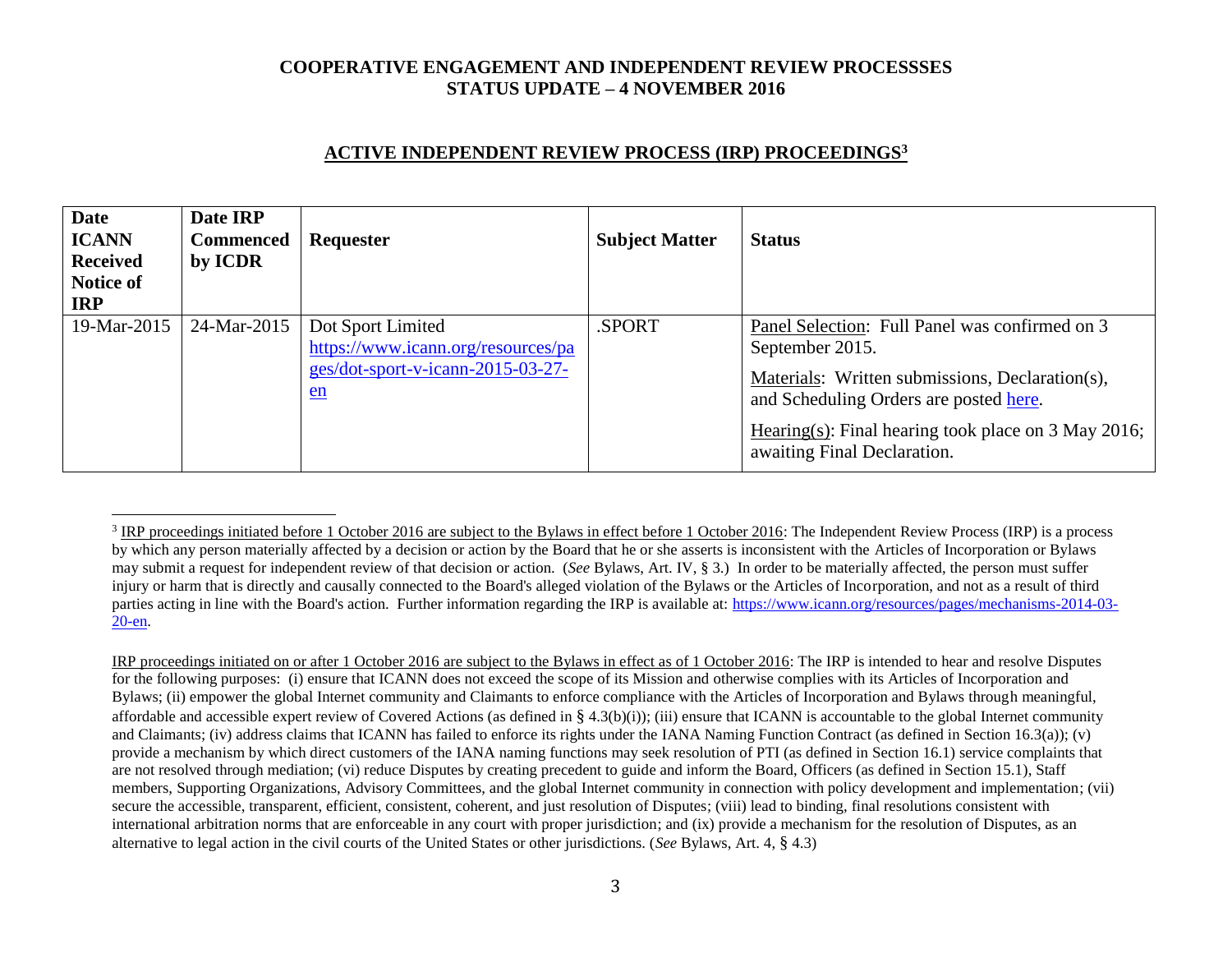| <b>Date</b><br><b>ICANN</b><br><b>Received</b><br><b>Notice of</b><br><b>IRP</b> | Date IRP<br><b>Commenced</b><br>by ICDR | Requester                                                                                                                              | <b>Subject Matter</b> | <b>Status</b>                                                                                                                                                                                                                                                                                                                                                 |
|----------------------------------------------------------------------------------|-----------------------------------------|----------------------------------------------------------------------------------------------------------------------------------------|-----------------------|---------------------------------------------------------------------------------------------------------------------------------------------------------------------------------------------------------------------------------------------------------------------------------------------------------------------------------------------------------------|
| 15-Dec-2015                                                                      | 16-Dec-2015                             | Asia Green IT Systems Bilgisayar<br>San. ve Tic. Ltd. Sti.<br>https://www.icann.org/resources/pa<br>ges/irp-agit-v-icann-2015-12-23-en | .ISLAM<br>.HALAL      | Panel Selection: Full Panel was confirmed on 23<br>March 2016.<br>Materials: Written submissions, Declaration(s),<br>and Scheduling Orders are posted here.<br>Hearing $(s)$ : Final hearing scheduled for 17 February<br>2017.                                                                                                                               |
| 10-Feb-2016                                                                      | 10-Feb-2016                             | Commercial Connect, LLC<br>https://www.icann.org/resources/pa<br>ges/irp-commercial-connect-v-<br>icann-2016-02-16-en                  | .SHOP                 | Panel Selection: Full Panel was confirmed on 28<br>July 2016.<br>Materials: Written submissions, Declaration(s),<br>and Scheduling Orders are posted here.<br>Hearing $(s)$ : Final hearing scheduled for 20 October<br>2016 was canceled; no new date has been set as<br>matter was suspended by the ICDR due to<br>Claimant's failure to pay required fees. |
| 1-Mar-2016                                                                       | 2-Mar-2016                              | Amazon EU S.à.r.l.<br>https://www.icann.org/resources/pa<br>ges/irp-amazon-v-icann-2016-03-<br>$04$ -en                                | .AMAZON               | Panel Selection: Full Panel was confirmed on 23<br>September 2016.<br>Materials: Written submissions, Declaration(s), and<br>Scheduling Orders are posted here.<br>Hearing(s): Final hearing tentatively scheduled for<br><b>March 2017.</b>                                                                                                                  |